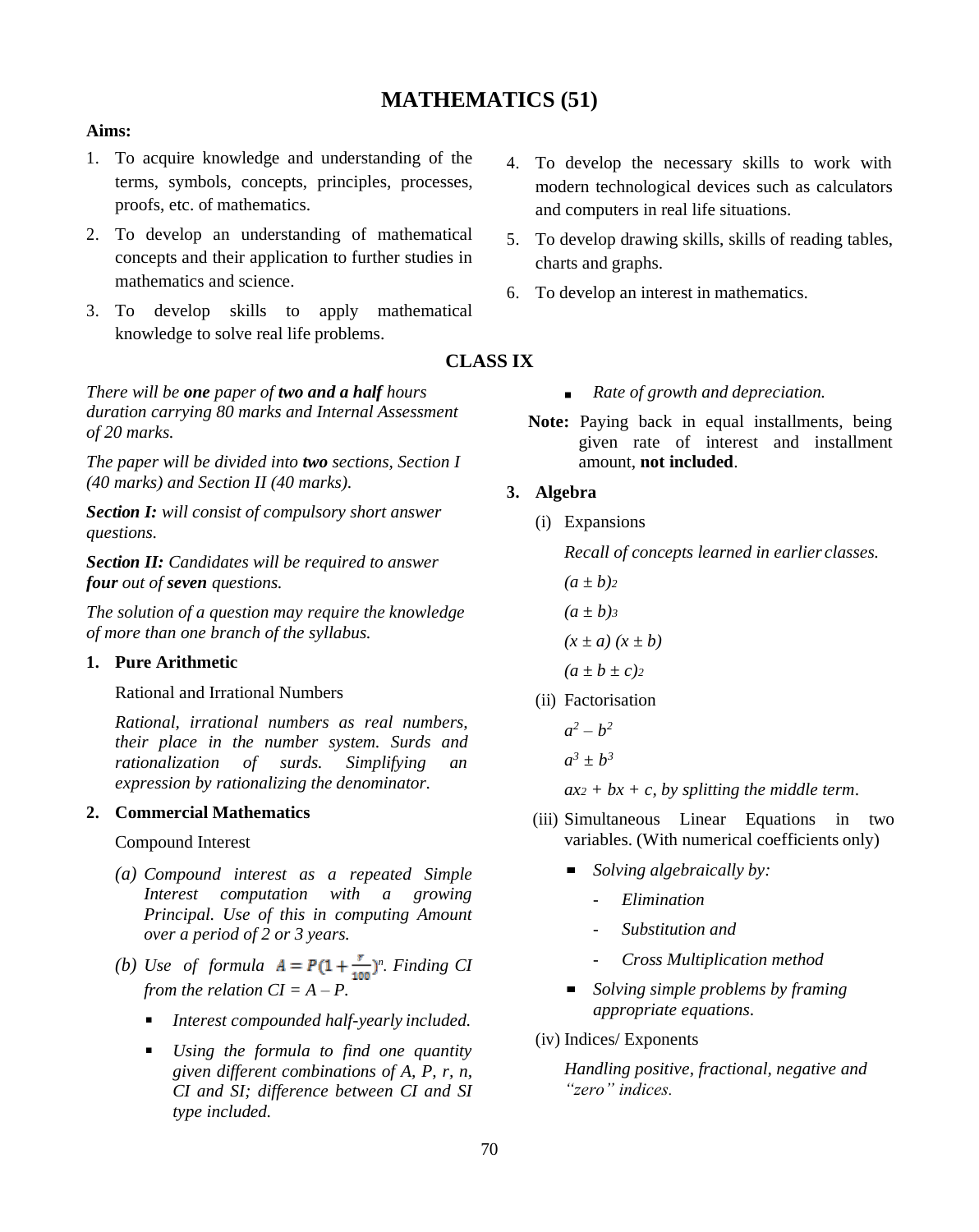*Simplification of expressions involving various exponents*

 $a^m \times a^n = a^{m+n}, a^m \div a^n = a^{m-n}, (a^m)^n =$ a mn

*etc. Use of laws of exponents.*

- (v) Logarithms
	- *(a) Logarithmic form vis-à-vis exponential form: interchanging.*
	- *(b) Laws of Logarithms and their uses.*

*Expansion of expression with the help of laws of logarithms*

$$
e.g. \quad y = \frac{a^4 \times b^2}{c^3}
$$

*log*  $y = 4 \log a + 2 \log b - 3 \log c$  *etc.* 

## **4. Geometry**

- (i) Triangles
	- (a) Congruency: four cases: SSS, SAS, AAS, and RHS. Illustration through cutouts. Simple applications.
	- (b) Problems based on:
		- *Angles opposite equal sides are equal and converse.*
		- *If two sides of a triangle are unequal, then the greater angle is opposite the greater side and converse.*
		- *Sum of any two sides of a triangle is greater than the third side.*
		- *Of all straight lines that can be drawn to a given line from a point outside it, the perpendicular is the shortest.*

#### *Proofs not required.*

- (c) Mid-Point Theorem and its converse, equal intercept theorem
	- *(i) Proof and simple applications of midpoint theorem and its converse.*
	- *(ii) Equal intercept theorem: proof and simple application.*

(d) Pythagoras Theorem

*Area based proof and simple applications of Pythagoras Theorem and its converse.*

- (ii) Rectilinear Figures
	- (a) Proof and use of theorems on parallelogram.
		- $\mathbf{u}$  . *Both pairs of opposite sides equal (without proof).*
		- *Both pairs of opposite angles equal.*
		- *One pair of opposite sides equal and parallel (without proof).*
		- *Diagonals bisect each other and bisect the parallelogram.*
		- $\mathbf{r}$ *Rhombus as a special parallelogram whose diagonals meet at right angles.*
		- *In a rectangle, diagonals are equal, in*   $\mathbf{r}$ *a square they are equal and meet at right angles.*
	- (b) Constructions of Polygons

*Construction of quadrilaterals (including parallelograms and rhombus) and regular hexagon using ruler and compasses only.*

- (c) Proof and use of Area theorems on parallelograms:
	- $\mathbf{r}$ *Parallelograms on the same base and between the same parallels are equal in area.*
	- *The area of a triangle is half that of a*   $\blacksquare$ *parallelogram on the same base and between the same parallels.*
	- $\blacksquare$ *Triangles between the same base and between the same parallels are equal in area (without proof).*
	- *Triangles with equal areas on the same bases have equal corresponding altitudes.*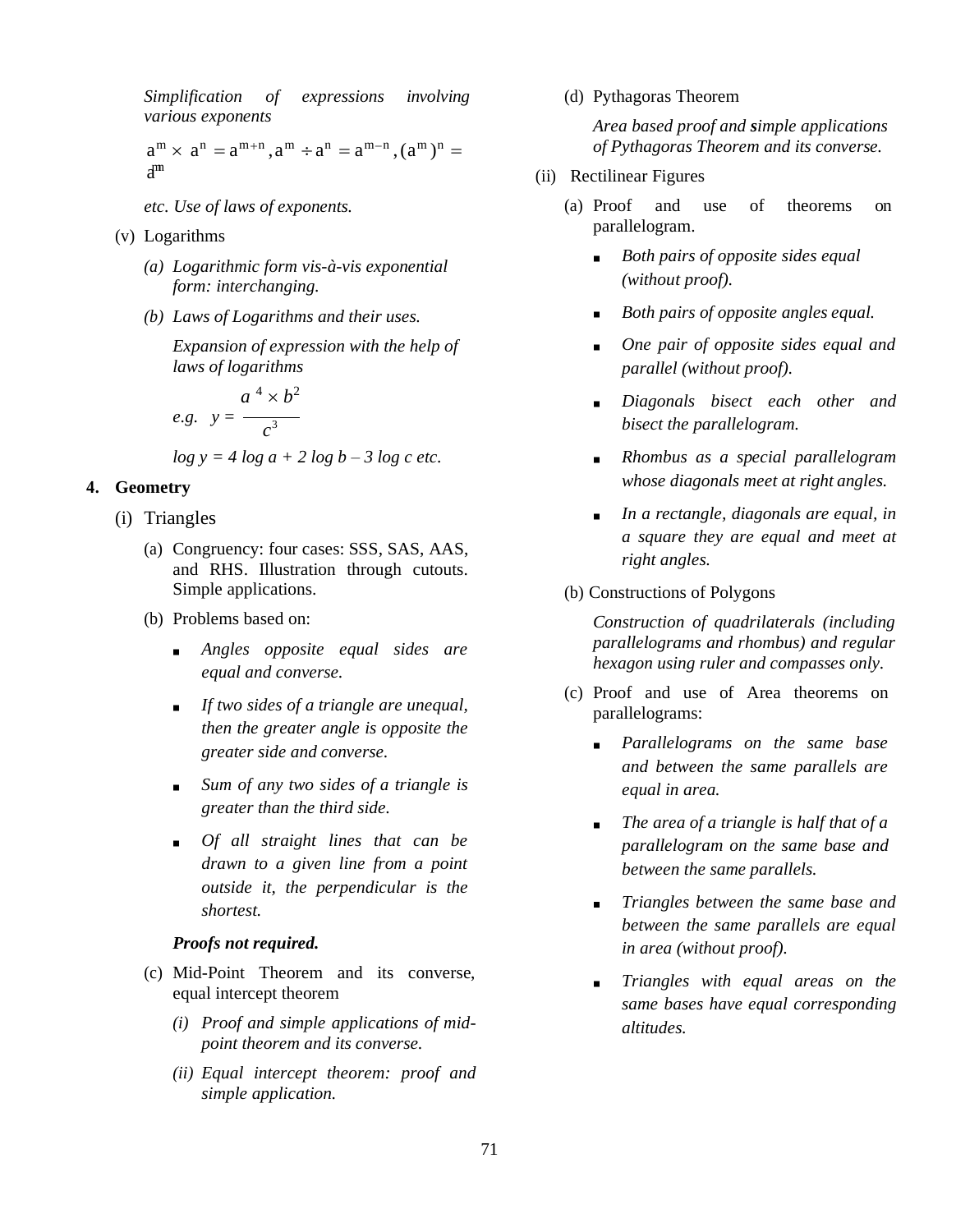*(iii)* Circle*:*

- (a) Chord properties
	- *A straight line drawn from the centre of a circle to bisect a chord which is not a diameter is at right angles to the chord.*
	- *The perpendicular to a chord from the centre bisects the chord (without proof).*
	- *Equal chords are equidistant from the centre.*
	- *Chords equidistant from the centre are equal (without proof).*
	- *There is one and only one circle that passes through three given points not in a straight line.*
- (b) Arc and chord properties:
	- *If two arcs subtend equal angles at the centre, they are equal, and its converse.*
	- *If two chords are equal, they cut off equal arcs, and its converse (without proof).*

## **Note: Proofs of the theorems given above are to be taught unless specified otherwise.**

## **5. Statistics**

Introduction, collection of data, presentation of data, Graphical representation of data, Mean, Median of ungrouped data.

- *(i) Understanding and recognition of raw, arrayed and grouped data.*
- *(ii) Tabulation of raw data using tally-marks.*
- *(iii)Understanding and recognition of discrete and continuous variables.*
- *(iv) Mean, median of ungrouped data*
- *(v) Class intervals, class boundaries and limits, frequency, frequency table, class size for grouped data.*

*(vi) Grouped frequency distributions: the need to and how to convert discontinuous intervals to continuous intervals.*

*(vii)Drawing a frequency polygon.*

## **6. Mensuration**

Area and perimeter of a triangle and a quadrilateral. Area and circumference of circle. Surface area and volume of Cube and Cuboids.

- *(a) Area and perimeter of triangle (including Heron's formula), rhombus, parallelogram and trapezium.*
- *(b) Circle: Area and Circumference. Direct application problems including Inner and Outer area.*

*Areas of sectors of circles other than quartercircle and semicircle are not included.*

- *(c) Surface area and volume of 3-D solids: cube and cuboid including problems of type involving:*
	- *Different internal and external dimensions of the solid.*
	- *Cost.*
	- *Concept of volume being equal to area of cross-section* x *height.*
	- *Open/closed cubes/cuboids.*

## **7. Trigonometry**

- *(a) Trigonometric Ratios: sine, cosine, tangent of an angle and their reciprocals.*
- *(b) Trigonometric ratios of standard angles- 0, 30, 45, 60, 90 degrees. Evaluation of an expression involving these ratios.*
- *(c) Simple 2-D problems involving one rightangled triangle.*
- *(d) Concept of trigonometric ratios of complementary angles and their direct application:*

 $sin A = cos (90 - A), cos A = sin (90 - A)$ 

*tan*  $A = \cot (90 - A)$ ,  $\cot A = \tan (90 - A)$ 

*sec A = cosec (90 – A), cosec A = sec (90 – A)*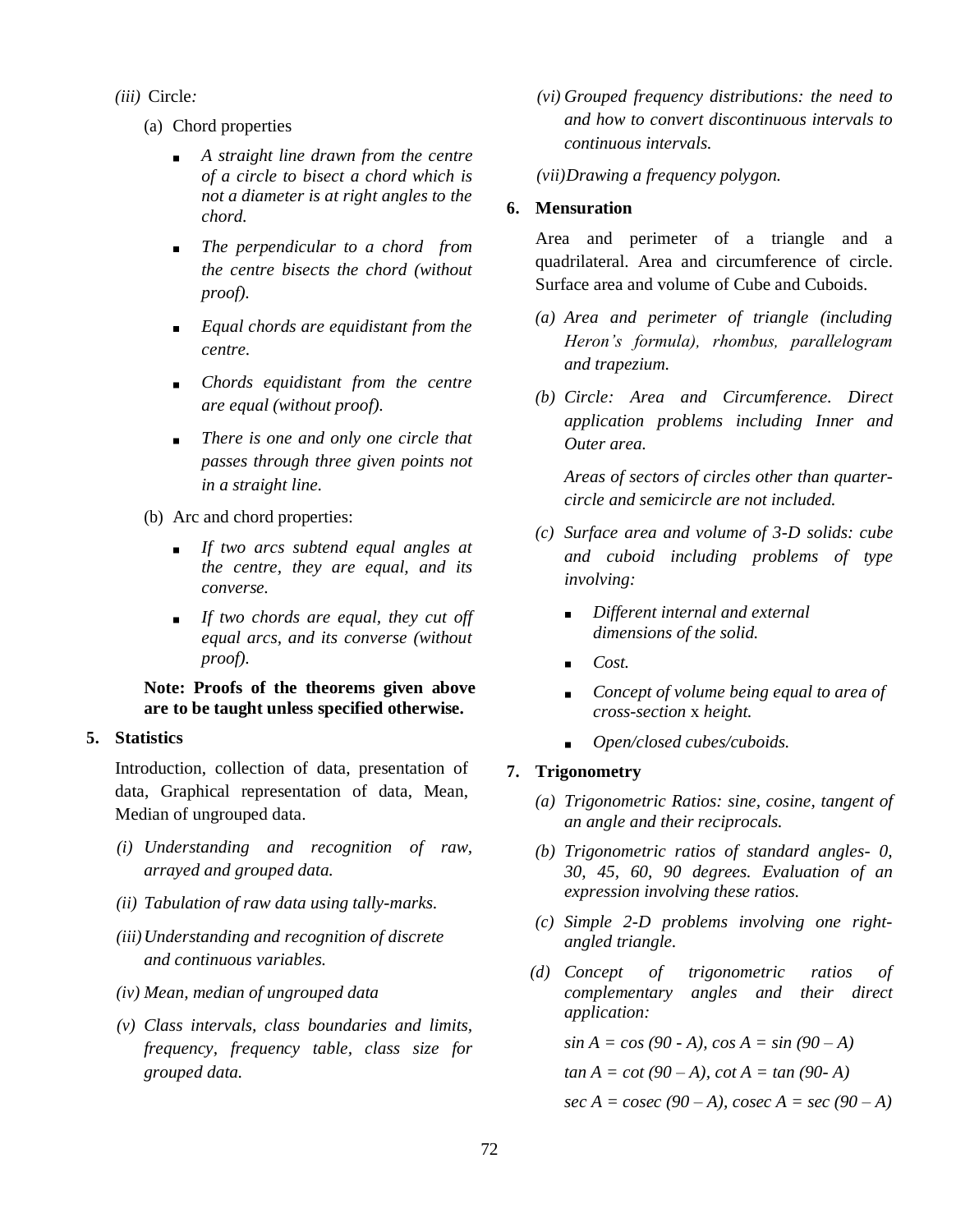## **8. Co-ordinate Geometry**

Cartesian System, plotting of points in the plane for given coordinates, solving simultaneous linear equations in 2 variables graphically and finding the distance between two points using distance formula.

- *(a) Dependent and independent variables.*
- *(b) Ordered pairs, co-ordinates of points and plotting them in the Cartesian plane.*
- *(c) Solution of Simultaneous Linear Equations graphically.*
- *(d) Distance formula.*

## **INTERNAL ASSESSMENT**

A minimum of two assignments are to be done during the year as prescribed by the teacher.

### **Suggested Assignments**

- Conduct a survey of a group of students and represent it graphically - height, weight, number of family members, pocket money, etc.
- Planning delivery routes for a postman/milkman.
- Running a tuck shop/canteen.
- Study ways of raising a loan to buy a car or house,  $\blacksquare$ e.g. bank loan or purchase a refrigerator or a television set through hire purchase.
- Cutting a circle into equal sections of a small central angle to find the area of a circle by using the formula  $A = \pi r_2$ .
- To use flat cutouts to form cube, cuboids and pyramids to obtain formulae for volume and total surface area.
- Draw a circle of radius r on a <sup>1</sup>  $\frac{1}{2}$  cm graph paper, and then on a 2mm graph paper. Estimate the area enclosed in each case by actually counting the squares. Now try out with circles of different radii. Establish the pattern, if any, between the two observed values and the theoretical value (area  $= \pi r_2$ ). Any modifications?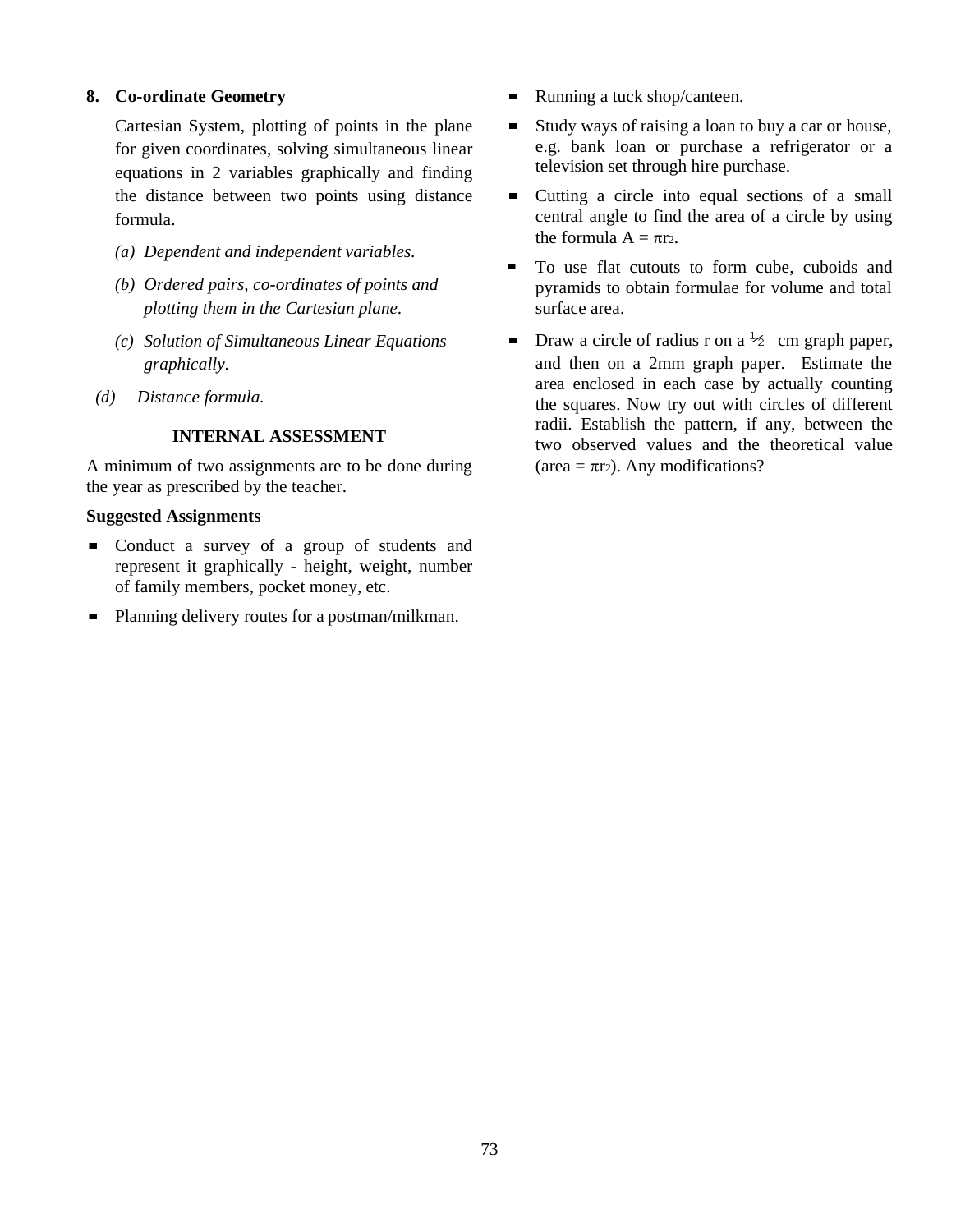*There will be one paper of two and a half hours duration carrying 80 marks and Internal Assessment of 20 marks.*

*The paper will be divided into two sections, Section I (40 marks), Section II (40 marks).*

*Section I: Will consist of compulsory short answer questions.*

*Section II: Candidates will be required to answer four out of seven questions.*

## **1. Commercial Mathematics**

(i) Goods and Services Tax (GST)

*Computation of tax including problems involving discounts, list-price, profit, loss, basic/cost price including inverse cases.*

(ii) Banking

Recurring Deposit Accounts*: computation of interest and maturity value using the formula:*

$$
I = P \frac{n(n+1)}{2 \times 12} \times \frac{P}{100}
$$

 $MV = P x n + I$ 

(iii) Shares and Dividends

- *(a) Face/Nominal Value, Market Value, Dividend, Rate of Dividend, Premium.*
- *(b) Formulae*
	- *Income = number of shares rate of dividend FV.*
	- $\blacksquare$ *Return = (Income / Investment) 100.*

*Note: Brokerage and fractional shares not included*

## **2. Algebra**

(i) Linear Inequations

*Linear Inequations in one unknown for*  $x \in N$ , *W, Z, R. Solving*

- *Algebraically and writing the solution in set notation form.*
- *Representation of solution on the number line.*
- (ii) Quadratic Equations in one variable
	- *(a) Nature of roots*
		- *Two distinct real roots if*  $b^2 4ac > 0$  $\blacksquare$
		- *Two equal real roots if*  $b^2 4ac = 0$
		- *2 No real roots if b – 4ac < 0*  $\mathbf{r}$
	- *(b) Solving Quadratic equations by:*
		- a. *Factorisation*
		- *Using Formula.*  $\blacksquare$
	- *(c) Solving simple quadratic equation problems*.
- (iii) Ratio and Proportion
	- *(a) Proportion, Continued proportion, mean proportion*
	- *(b) Componendo, dividendo, alternendo, invertendo properties and their combinations.*
	- *(c) Direct simple applications on proportions only*.
- (iv) Factorisation of polynomials:
	- *(a) Factor Theorem.*
	- *(b) Remainder Theorem.*
	- *(c) Factorising a polynomial completely after obtaining one factor by factor theorem.*

**Note:**  $f(x)$  not to exceed degree 3.

- (v) Matrices
	- *(a) Order of a matrix. Row and column matrices.*
	- *(b) Compatibility for addition and multiplication.*
	- *(c) Null and Identity matrices.*
	- *(d) Addition and subtraction of 22 matrices.*
	- *(e) Multiplication of a 22 matrix by*
		- *a non-zero rational number*
		- *a matrix.*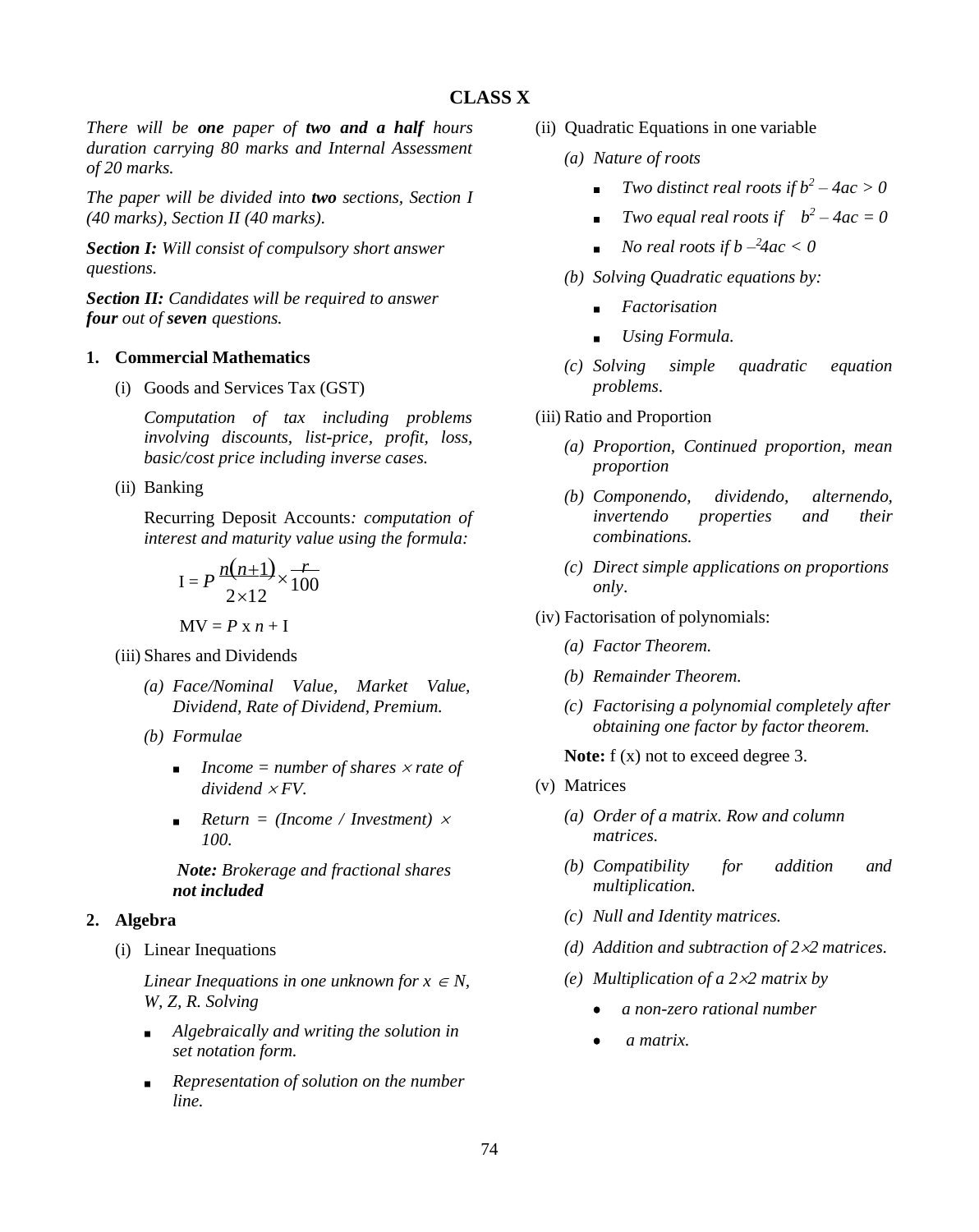- (vi) Arithmetic and Geometric Progression
	- *Finding their General term.*
	- *Finding Sum of their first 'n' terms.*
	- *Simple Applications.*

(vii) Co-ordinate Geometry

- (a) Reflection
	- *(i) Reflection of a point in a line:*

 $x=0$ ,  $y=0$ ,  $x=a$ ,  $y=a$ , the *origin*.

- *(ii) Reflection of a point in the origin.*
- *(iii) Invariant points.*
- (b) Co-ordinates expressed as (*x,y*), Section formula, Midpoint formula, Concept of slope, equation of a line, Various forms of straight lines.
	- *(i) Section and Mid-point formula (Internal section only, co-ordinates of the centroid of a triangle included).*
	- *(ii) Equation of a line:*
		- *Slope –intercept form*  $y = mx + c$
		- $\blacksquare$  *Two- point form*  $(y-y) = m(x-x)$

*Geometric understanding of 'm' as slope/ gradient/ tan* $\theta$  *where*  $\theta$ *is the angle the line makes with the positive direction of the x axis.*

*Geometric understanding of 'c' as the y-intercept/the ordinate of the point where the line intercepts the y axis/ the point on the line where x=0.*

*Conditions for two lines to be parallel or perpendicular.*

*Simple applications of all the above.*

#### **3. Geometry**

(a) Similarity

Similarity, conditions of similar triangles.

- *(i) As a size transformation.*
- *(ii) Comparison with congruency, keyword being proportionality.*
- *(iii) Three conditions: SSS, SAS, AA. Simple applications (proof not included).*
- *(iv) Applications of Basic Proportionality Theorem.*
- *(v) Areas of similar triangles are proportional to the squares of corresponding sides.*
- *(vi) Direct applications based on the above including applications to maps and models.*
- (b) Loci

Loci: Definition, meaning, Theorems and constructions based on Loci.

- (i) *The locus of a point at a fixed distance from a fixed point is a circle with the fixed point as centre and fixed distance as radius*.
- *(ii) The locus of a point equidistant from two intersecting lines is the bisector of the angles between the lines.*
- *(iii) The locus of a point equidistant from two given points is the perpendicular bisector of the line joining the points.*

#### *Proofs not required*

- (c) Circles
	- (i) Angle Properties
		- $\mathbf{u}$  . *The angle that an arc of a circle subtends at the centre is double that which it subtends at any point on the remaining part of the circle.*
		- *Angles in the same segment of a circle are equal (without proof).*
		- *Angle in a semi-circle is a right angle.*

#### (ii) Cyclic Properties:

- $\mathbf{r}$  . *Opposite angles of a cyclic quadrilateral are supplementary.*
- *The exterior angle of a cyclic*   $\blacksquare$ *quadrilateral is equal to the opposite interior angle (without proof).*

(iii) Tangent and Secant Properties:

*The tangent at any point of a circle*   $\mathbf{u}$ *and the radius through the point are perpendicular to each other.*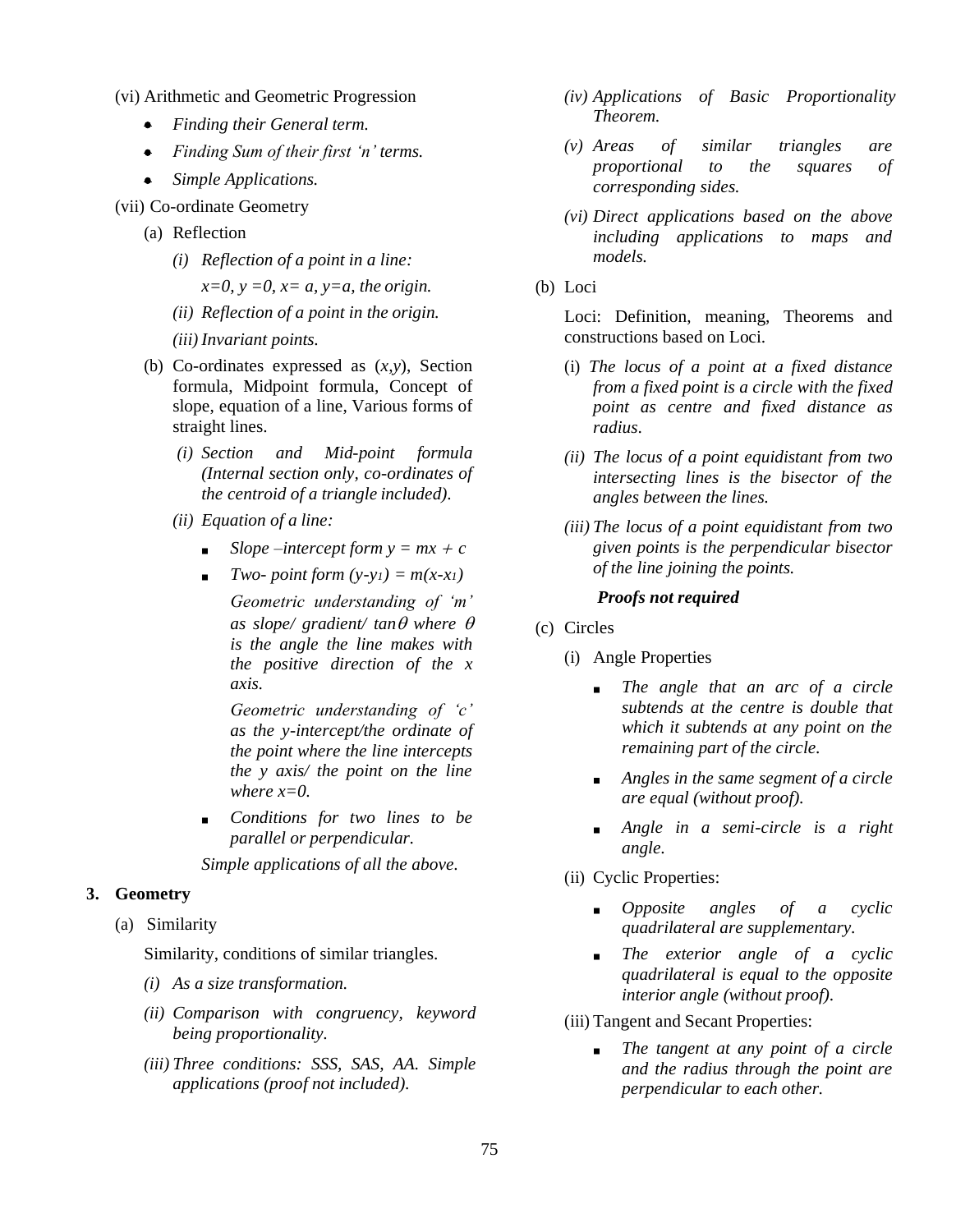- *If two circles touch, the point of contact lies on the straight line joining their centres.*
- *From any point outside a circle, two tangents can be drawn and they are equal in length.*
- *If two chords intersect internally or externally then the product of the lengths of the segments are equal.*
- *If a chord and a tangent intersect externally, then the product of the lengths of segments of the chord is equal to the square of the length of the tangent from the point of contact to the point of intersection.*
- *If a line touches a circle and from the point of contact, a chord is drawn, the angles between the tangent and the chord are respectively equal to the angles in the corresponding alternate segments.*

### **Note: Proofs of the theorems given above are to be taught unless specified otherwise.**

- (iv) Constructions
	- *(a) Construction of tangents to a circle from an external point.*
	- *(b) Circumscribing and inscribing a circle on a triangle and a regular hexagon.*

## **4. Mensuration**

Area and volume of solids – Cylinder, Cone and Sphere.

*Three-dimensional solids - right circular cylinder, right circular cone and sphere: Area (total surface and curved surface) and Volume. Direct application problems including cost, Inner and Outer volume and melting and recasting method to find the volume or surface area of a new solid. Combination of solids included.*

## **Note: Problems on Frustum are not included.**

## **5. Trigonometry**

*(a) Using Identities to solve/prove simple algebraic trigonometric expressions*

 $sin<sub>2</sub>A + cos<sub>2</sub>A = 1$ 

 $1 + \tan^2 A = \sec^2 A$ 

 $1+cot2A = cosec2A$ ;  $0 \leq A \leq 90^\circ$ 

- *(b) Heights and distances: Solving 2-D problems involving angles of elevation and depression using trigonometric tables.*
- **Note:** Cases involving more than two right angled triangles excluded.

## **6. Statistics**

Statistics – basic concepts, Mean, Median, Mode. Histograms and Ogive.

- *(a) Computation of:*
	- *Measures of Central Tendency: Mean, median, mode for raw and arrayed data. Mean\*, median class and modal class for grouped data. (both continuous and discontinuous).*

*\* Mean by all 3 methods included:*

*Direct*  
\n
$$
\frac{\sum fx}{\sum f}
$$
\n*Short-cut*  
\n
$$
\therefore A + \frac{\sum fd}{\sum f}
$$
\n*Step-deviation*:  $A + \frac{\sum ft}{\sum f} \times i$  where  $t = \frac{x - A}{i}$ 

- *(b) Graphical Representation. Histograms and Less than Ogive.*
	- *Finding the mode from the histogram, the upper quartile, lower Quartile and median etc. from the ogive.*
	- *Calculation of inter Quartile range.*

## **7. Probability**

- *Random experiments*
- *Sample space*
- *Events*
- *Definition of probability*
- *Simple problems on single events*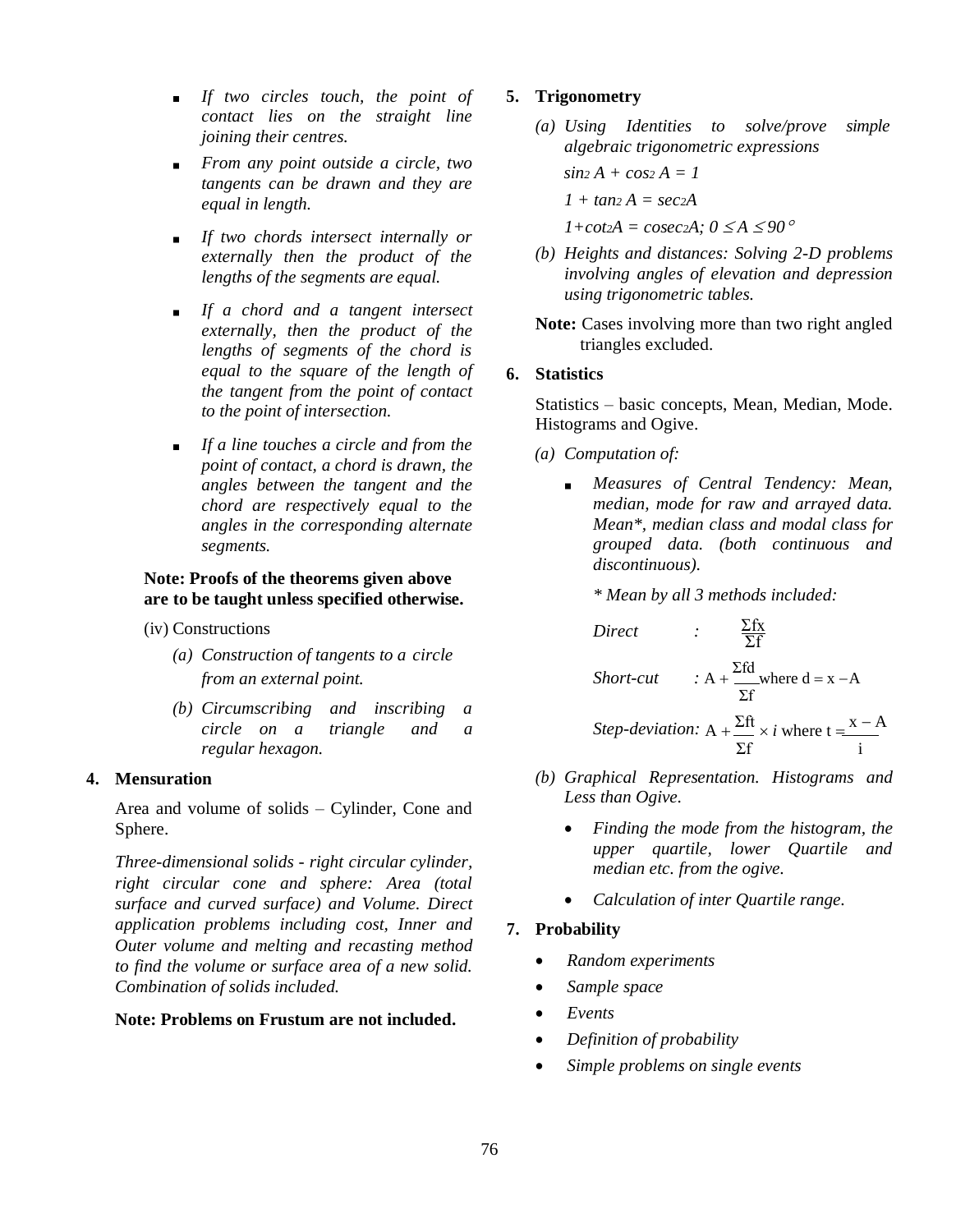#### **Note: SI units, signs, symbols and abbreviations**

#### **(1) Agreed conventions**

- (a) Units may be written in full or using the agreed symbols, but no other abbreviation may be used.
- (b) The letter 's' is never added to symbols to indicate the plural form.
- (c) A full stop is not written after symbols for units unless it occurs at the end of a sentence.
- (d) When unit symbols are combined as a quotient, e.g. metre per second, it is recommended that it should be written as m/s, or as m s-1.
- (e) Three decimal signs are in common international use: the full point, the mid-point and the comma. Since the full point is sometimes used for multiplication and the comma for spacing digits in large numbers, it is recommended that the mid-point be used for decimals.

### **(2) Names and symbols**

| In general               |                   |                            |                   |
|--------------------------|-------------------|----------------------------|-------------------|
| Implies that             | $\Rightarrow$     | is logically equivalent to | $\Leftrightarrow$ |
| Identically equal to     | $\equiv$          | is approximately equal to  | >>                |
| In set language          |                   |                            |                   |
| Belongs to               | $\in$             | does not belong to         | ∉                 |
| is equivalent to         | $\leftrightarrow$ | is not equivalent to       | ↔                 |
| union                    | $\cup$            | intersection               | ∩                 |
| universal set            | ξ                 | is contained in            | $\subset$         |
| natural (counting)       | N                 | the empty set              | Ø                 |
| numbers                  |                   | whole numbers              | W                 |
| integers                 | Ζ                 | real numbers               | R                 |
| In measures              |                   |                            |                   |
| Kilometre                | km                | Metre                      | m                 |
| Centimetre               | cm                | Millimetre                 | mm                |
| Kilogram                 | kg                | Gram                       | g                 |
| Litre                    | 1                 | Centilitre                 | cl                |
| square kilometre         | km <sub>2</sub>   | Square meter               | m <sup>2</sup>    |
| square centimetre        | cm <sub>2</sub>   | Hectare                    | hа                |
| cubic metre              | m <sup>3</sup>    | Cubic centimetre           | cm <sub>3</sub>   |
| kilometres per hour km/h |                   | Metres per second          | m/s               |

## **INTERNAL ASSESSMENT**

The minimum number of assignments: Two assignments as prescribed by the teacher.

#### **Suggested Assignments**

- Comparative newspaper coverage of different  $\blacksquare$ items.
- Survey of various types of Bank accounts, rates of interest offered.
- Planning a home budget.
- $\blacksquare$ Conduct a survey in your locality to study the mode of conveyance / Price of various essential commodities / favourite sports. Represent the data using a bar graph / histogram and estimate the mode.
- To use a newspaper to study and report on shares and dividends.
- Set up a dropper with ink in it vertical at a height say 20 cm above a horizontally placed sheet of plain paper. Release one ink drop; observe the pattern, if any, on the paper. Vary the vertical distance and repeat. Discover any pattern of relationship between the vertical height and the ink drop observed.
- You are provided (or you construct a model as shown) - three vertical sticks (size of a pencil) stuck to a horizontal board. You should also have discs of varying sizes with holes (like a doughnut). Start with one disc; place it on (in) stick A. Transfer it to another stick (B or C); this is one move (m). Now try with two discs placed in A such that the large disc is below and the smaller disc is above (number of discs  $=$  n=2 now). Now transfer them one at a time in B or C to obtain similar situation (larger disc below). How many moves? Try with more discs  $(n = 1, 2, ...)$ 3, etc.) and generalise.

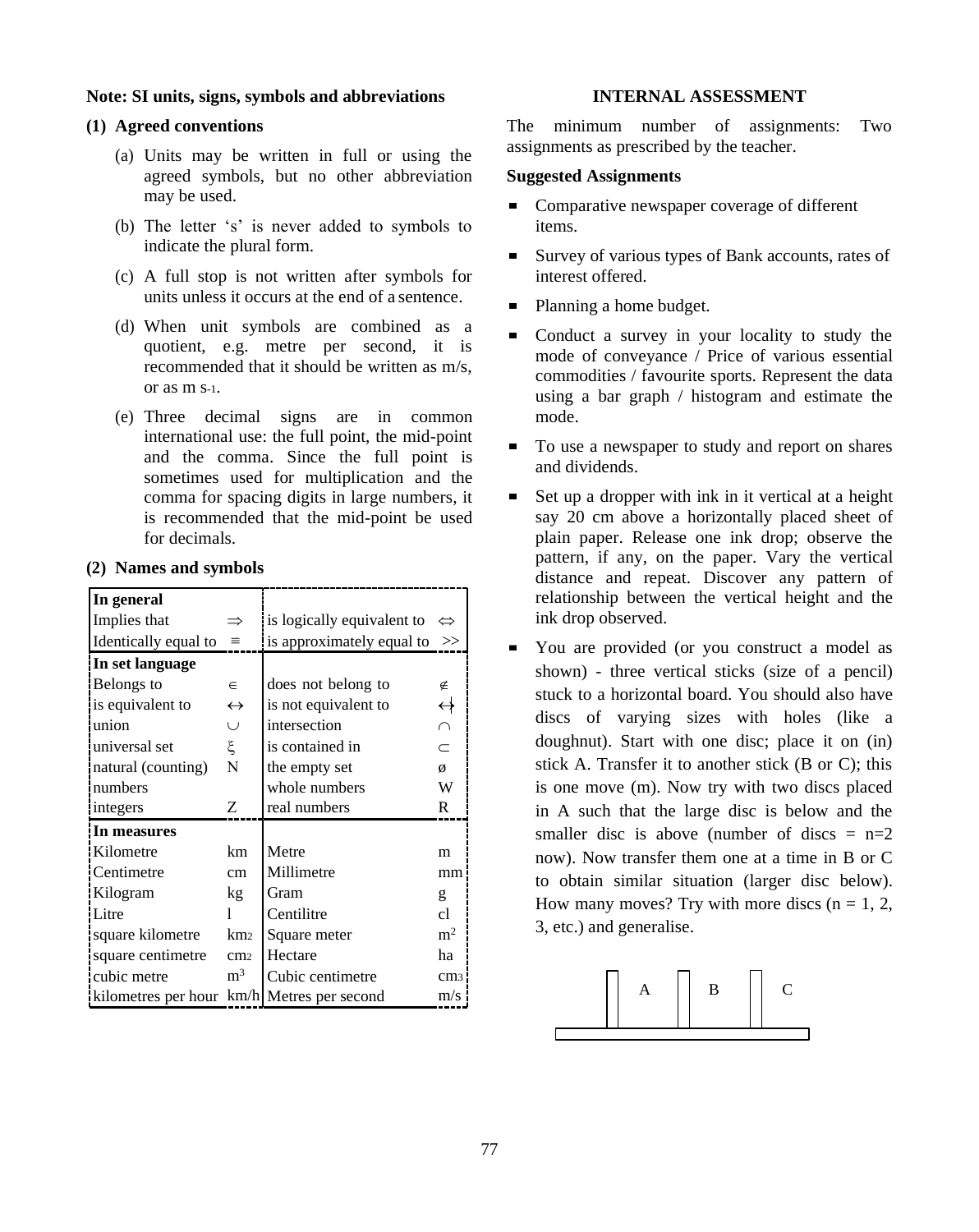The board has some holes to hold marbles, red on one side and blue on the other. Start with one pair. Interchange the positions by making one move at a time. A marble can jump over another to fill the hole behind. The move (m) equal 3. Try with 2  $(n=2)$  and more. Find the relationship between n and m.



- Take a square sheet of paper of side 10 cm. Four small squares are to be cut from the corners of the square sheet and then the paper folded at the cuts to form an open box. What should be the size of the squares cut so that the volume of the open box is maximum?
- Take an open box, four sets of marbles (ensuring that marbles in each set are of the same size) and some water. By placing the marbles and water in the box, attempt to answer the question: do larger marbles or smaller marbles occupy more volume in a given space?
- An eccentric artist says that the best paintings have the same area as their perimeter (numerically). Let us not argue whether such sizes increase the viewer's appreciation, but only try and find what sides (in integers only) a rectangle must have if its area and perimeter are to be equal (Note: there are only two such rectangles).
- $\blacksquare$  Find by construction the centre of a circle, using only a 60-30 setsquare and a pencil.
- Various types of "cryptarithm".

## **EVALUATION**

The assignments/project work are to be evaluated by the subject teacher and by an External Examiner. (The External Examiner may be a teacher nominated by the Head of the school, who could be from the faculty, **but not teaching the subject in the section/class**. For example, a teacher of Mathematics of Class VIII may be deputed to be an External Examiner for Class X, Mathematics projects.)

The Internal Examiner and the External Examiner will assess the assignments independently.

## **Award of marks (20 Marks)**

Subject Teacher (Internal Examiner) : 10 marks

External Examiner : 10 marks

The total marks obtained out of 20 are to be sent to the Council by the Head of the school.

The Head of the school will be responsible for the online entry of marks on the Council's CAREERS portal by the due date.